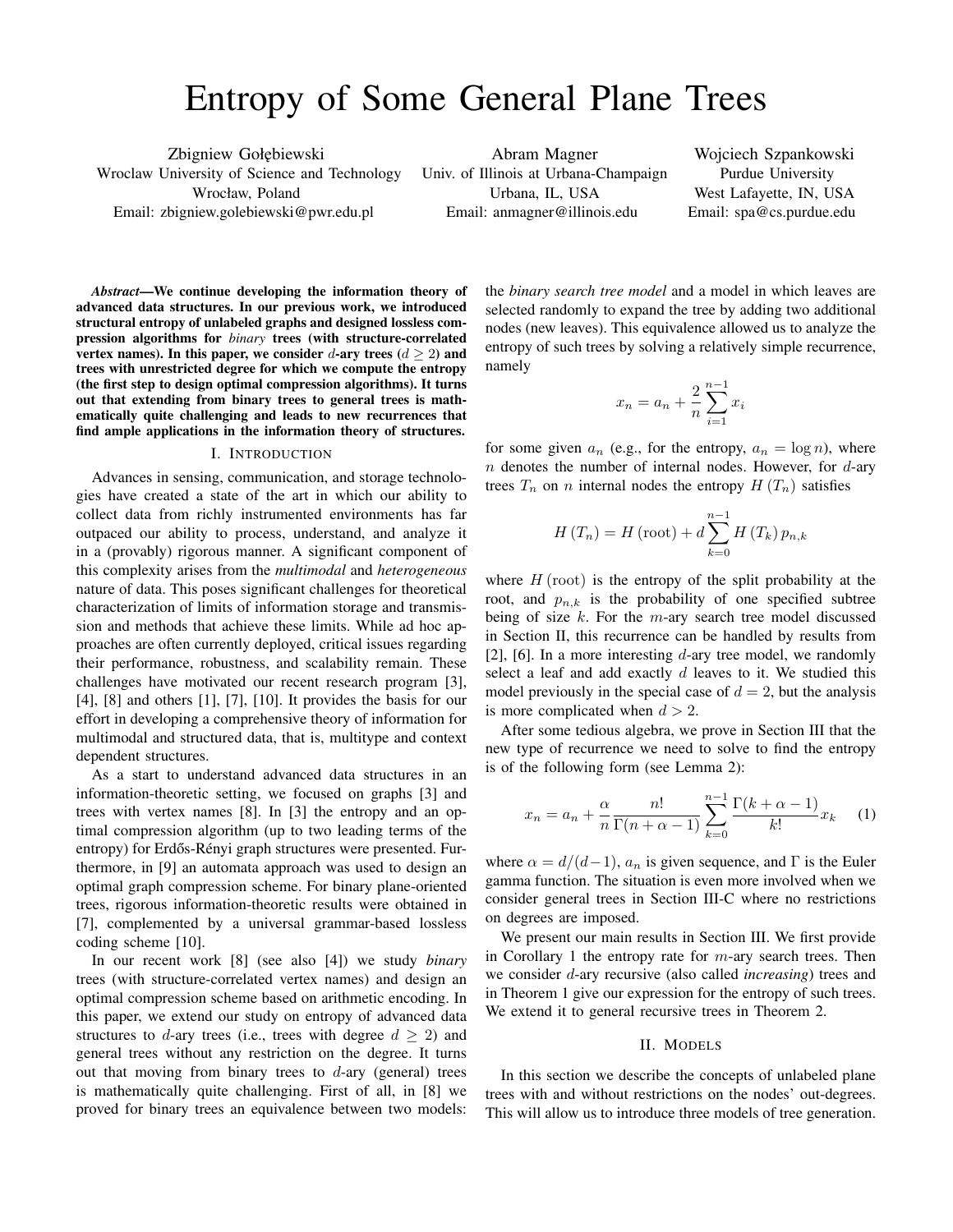## *A. Unlabeled* m*-Ary Search Tree Generation*

Search trees are plane trees built from a set of  $n$  distinct keys taken from some totally ordered set, for instance a random permutation of the numbers  $\{1, 2, \ldots, n\}$ . An *m*-ary search tree is a tree in which each node has at most  $m$  children; moreover, each node stores up to  $m - 1$  keys. We define the size of a search tree as the number of keys  $n$ . The construction of *m*-ary search tree can be described as follows [5]. If  $n = 0$ the tree is empty. If  $1 \leq n \leq m-1$  the tree consists of a root only, with all keys stored in the root. If  $n \geq m$  we select  $m-1$  keys that are called pivots. The pivots are stored in the root. The  $m - 1$  pivots split the set of remaining  $n - m + 1$ keys into m sublists  $I_1, \ldots, I_m$ : if the pivots are  $p_1 < p_2 <$  $\cdots$  <  $p_{m-1}$ , then  $I_1 := (p_i : p_i < p_1)$ ,  $I_2 := (p_i : p_1 <$  $p_i < p_2, \ldots, I_m := (p_i : p_{m-1} < p_i)$ . We then recursively construct a search tree for each of the sets  $I_i$  of keys. In order to obtain an unlabeled search tree of size  $n$  we remove the keys from a search tree.

## *B. Unlabeled* d*-ary Recursive Plane Tree Generation*

We consider the following generation model of an unlabeled d-ary recursive plane tree. Suppose that the process starts with an empty tree, that is with just an external node (leaf). The first step in the growth process is to replace this external node by an internal one with  $d$  successors that are external nodes (see Figure 1). Then with probability  $\frac{1}{d}$  each, one of these d external nodes is selected and again replaced by an internal node with d successors. At the end, we remove the labels (which describe the history of tree evolution) from internal nodes.

#### *C. Unlabeled General Recursive Plane Trees Generation*

We consider the following generation model of unlabeled plane trees. Suppose that the process starts with the root node carrying a label 1. Then we add a node with label 2 to the root. The next step is to attach a node with label 3. However, there are three possibilities: either to add it to the root (as a left or right sibling of 2) or to the node with label 2. Similarly one proceeds further. Now if a node already has out-degree  $k$  (where the descendants are ordered), then there are  $k + 1$  possible ways to add new node (this time we do not distinguish between external and internal nodes). Hence, if a plane tree already has  $j - 1$  nodes then there are precisely  $2j-3$  possibilities to attach the *j*th node (see Figure 2). More precisely, the probability of choosing a node of out-degree  $k$ equals  $(k + 1)/(2j - 3)$ . At the end, we remove the labels from internal nodes of a tree.

## III. MAIN RESULTS

In this section we present our main results. In particular, we briefly address the entropy of  $m$ -ary search trees. Then we present our derivation of the the entropy of unlabeled d-ary recursive trees and general trees.

We should point out that in all our models, the probability of a tree generation is non-uniform, and root subtrees are conditionally independent given their respective sizes. Indeed, let  $T_n$  be a random variable representing a tree  $t_n$ 



Fig. 1: Labeled and unlabeled 3-ary trees of size 4.

on  $n$  internal nodes. Assume now that at the root we split  $t_n$  into d subtrees of size  $k_1, \ldots, k_d$ , respectively, where  $k_1 + \cdots + k_d = n - 1$ . Then the probability  $\mathbb{P}(T_n = \mathbf{t}_n)$  of generating tree  $t_n$  in all our models satisfies  $\mathbb{P}(T_n = t_n) =$  $\mathbb{P}(k_1,\ldots,k_d)\prod_{i=1}^d \mathbb{P}(T_{k_i}=\mathtt{t}_{k_i})$  where  $\mathbb{P}(k_1,\ldots,k_d)$  is the probability of a split at the root of  $n$  internal nodes into subtrees  $t_{k_1}, \ldots, t_{k_d}$ , respectively. This split probability is different for  $m$ -ary search trees,  $d$ -ary trees, and general trees, as we shall see in this section.

Throughout we shall use the following notation. Let  $\mathbf{k}^{(n)}$  =  $(k_1, \ldots, k_n)$  denote an *n*-dimensional vector of non-negative integers and  $\|\mathbf{k}^{(n)}\| = k_1 + \ldots + k_m$  be its  $L^1$  norm. Let  $(k, \mathbf{k}^{(n-1)}) = (k, k_2 \dots, k_n)$  denote a *n*-dimensional vector with the first coordinate equal to  $k$ . We often write  $k$  instead of  $\mathbf{k}^{(n)}$ .

## *A. The Entropy of the Unlabeled* m*-ary Search Trees*

Let  $U_n$  denote a random unlabeled m-ary search tree with  $n$  keys, generated according to the process described earlier. We write  $u_n$  for an arbitrary fixed m-ary (unlabeled) search tree with *n* keys.

We describe the splitting of keys at the root of the search tree by the random vector  $\mathbf{Y}_n^{(m)} = (Y_{n,1}, \ldots, Y_{n,m})$ , where  $Y_{n,j} = |I_j|$  is the number of keys that go into the jth subtree of the root. If  $n \geq m-1$  we have  $Y_{n,1} + \cdots + Y_{n,m} = n-m+1$ and  $\mathbb{P}\left(\mathbf{Y}_{n}^{(m)}=\mathbf{k}^{(m)}\right)=1/{n \choose m-1}.$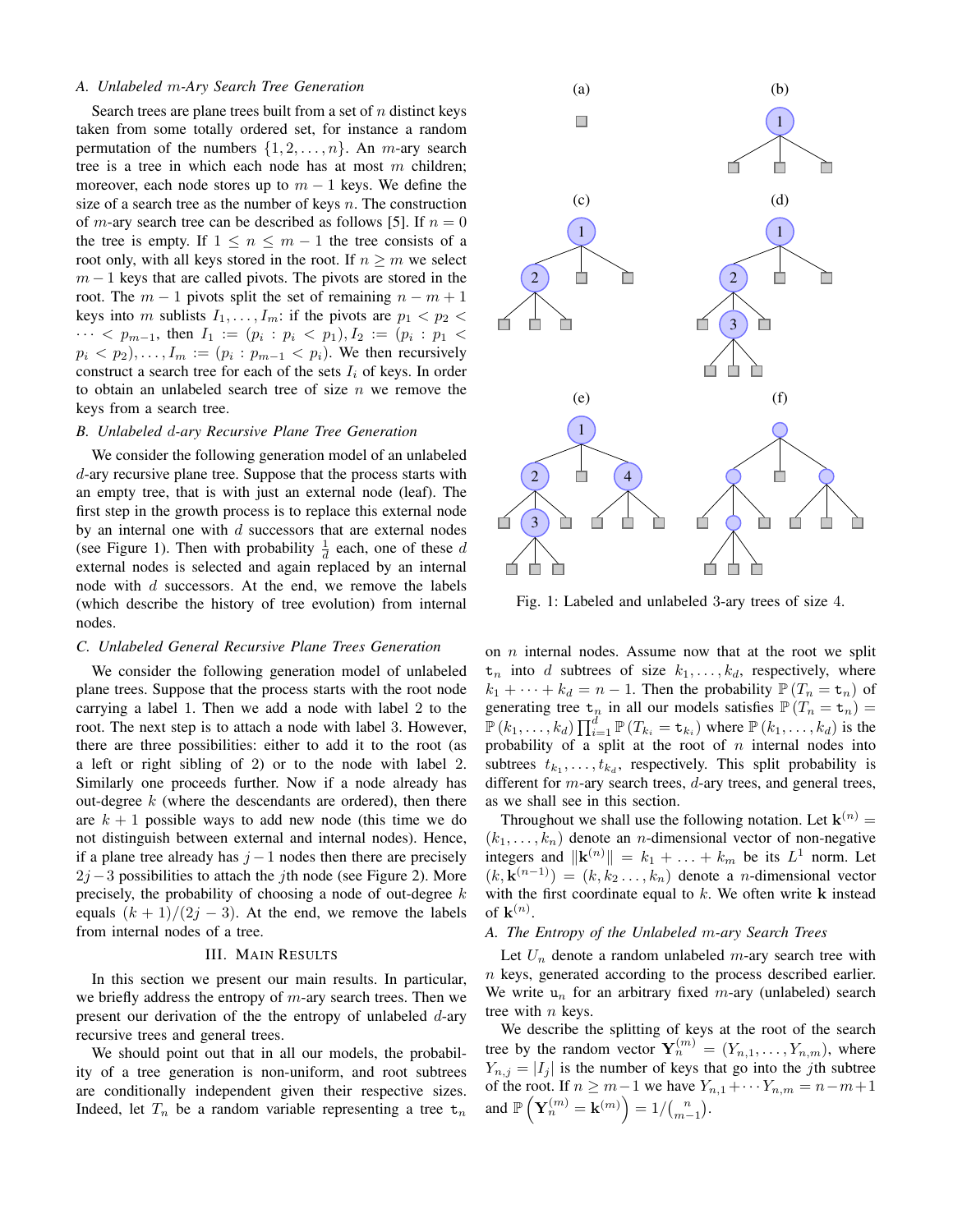

Fig. 2: Labeled and unlabeled general trees of size 5.

Suppose that the tree  $u_n$  has subtrees  $u_{k_1}, \ldots, u_{k_m}$  of sizes  $k_1, \ldots, k_m$ , then

$$
\mathbb{P}\left(U_n=\mathbf{u}_n\right)=\mathbb{P}\left(\mathbf{Y}_n^{(m)}=\mathbf{k}^{(m)}\right)\prod_{j=1}^m\mathbb{P}\left(U_{k_j}=\mathbf{u}_{k_j}\right).
$$

If  $n = 0$  we have an empty tree, and  $H(U_0) = 0$ . Moreover, if  $1 \leq n \leq m - 1$ , all keys are stored in one node, and  $H(U_n) = 0$ . For  $n > m - 1$ , we have

$$
H\left(U_{n}\right) = H\left(\mathbf{Y}_{n}^{\left(m\right)}, U_{Y_{n,1}}, \dots, U_{Y_{n,m}}\right) = H\left(\mathbf{Y}_{n}^{\left(m\right)}\right) +
$$

$$
\sum_{\|\mathbf{k}\|=n-m+1} H\left(U_{Y_{n,1}}, \dots, U_{Y_{n,m}}|\mathbf{Y}_{n}^{\left(m\right)} = \mathbf{k}^{\left(m\right)}\right) \mathbb{P}\left(\mathbf{Y}_{n}^{\left(m\right)} = \mathbf{k}^{\left(m\right)}\right)
$$

leading to

$$
H(U_n) = H\left(\mathbf{Y}_n^{(m)}\right) + m \sum_{k=0}^{n-m+1} H\left(U_k\right) \mathbb{P}\left(Y_{n,1} = k\right).
$$

For  $n \geq m - 1$  and  $1 \leq j \leq m$ , the random variables  $Y_{n,j}$  are identically distributed, and for  $0 \leq k \leq n-1$ ,  $\mathbb{P}\left(Y_{n,1}=k\right) = \frac{\binom{n-k-1}{m-2}}{\binom{n}{k}}$  $\frac{\binom{n}{m-1}}{\binom{n}{m-1}}$  (see [5]). Hence  $H\left(\mathbf{Y}_n^{(m)}\right)$  =  $log\binom{n}{m-1}$  leading to the following recurrence

$$
H(U_n) = \log {n \choose m-1} + \frac{m}{\binom{n}{m-1}} \sum_{k=0}^{n-m+1} {n-k-1 \choose m-2} H(U_k).
$$

The asymptotics of a recurrence like this one have been studied before; see Theorem 2.4 in [6].

Hence, the entropy of the  $m$ -ary search tree becomes  $H(U_n) = c_m n + o(n)$  where

$$
c_m = \frac{1}{\mathcal{H}_m - 1} \sum_{k \ge 0} \frac{\log {k \choose m-1}}{(k+1)(k+2)},
$$

where  $\mathcal{H}_m$  is the mth harmonic number.

**Corollary 1.** *The entropy rate*  $h_m = \lim_{n \to \infty} H(U_n) / n$  *of the unlabeled* m*-ary trees, is given by*

$$
h_m = \frac{1}{\mathcal{H}_m - 1} \sum_{k \ge 0} \frac{\log {k \choose m-1}}{(k+1)(k+2)}.
$$
 (2)

#### *B. The Entropy of the Unlabeled* d*-ary Plane Recursive Trees*

Let  $\mathcal{F}_n$  be the set of d-ary plane trees with n internal nodes, and let  $\mathcal{G}_n$  be the set of d-ary plan recursive trees with exactly *n* internal nodes. By  $g_n = |\mathcal{G}_n|$  we denote the number of *d*-ary plane recursive trees with  $n$  internal nodes. From [5] we know that for  $d = 2$  we have  $g_n = n!$ . Moreover, for  $d > 2$  we have

$$
g_n = (-1)^n (d-1)^n \frac{\Gamma(2 - \frac{d}{d-1})}{\Gamma(2 - \frac{d}{d-1} - n)}.
$$
 (3)

Let  $\mathcal{G}_{f_n}$  denote the subset of  $\mathcal{G}_n$  of trees that have the same structure as the unlabeled tree  $f_n \in \mathcal{F}_n$ ; that is,  $\mathcal{G}_{f_n}$  is the set of labeled representatives of  $f_n$ . Moreover, let  $g_{f_n} = |\mathcal{G}_{f_n}|$ be the number of  $d$ -ary plane recursive trees that have the same structure as a tree  $f_n$ . Observe that  $\mathbb{P}(F_n = f_n) = \frac{g_{t_n}}{g_n}$ . Suppose that the tree  $f_n$  has subtrees  $f_{k_1}, \ldots, f_{k_d}$  of sizes  $k_1, \ldots, k_d$ . Then

$$
\mathbb{P}\left(F_n = \mathbf{f}_n\right) = \frac{1}{g_n} \binom{n-1}{k_1, \dots, k_d} \prod_{j=1}^d g_{\mathbf{f}_{k_j}} \tag{4}
$$
\n
$$
= \binom{n-1}{k_1, \dots, k_d} \frac{g_{k_1} \cdots g_{k_d}}{g_n} \prod_{j=1}^d \mathbb{P}\left(F_{k_j} = \mathbf{f}_{k_j}\right).
$$

Observe that  $\binom{n-1}{k_1,\dots,k_d} \frac{g_{k_1}\cdots g_{k_d}}{g_n}$  is the probability that the subtrees of the root are of sizes  $k_1, \ldots, k_d$ . Let us define a random vector  $\mathbf{V}_n^{(d)}$  :  $\mathcal{G}_n \to \{0, \ldots, n-1\}^d$  whose jth component  $V_{n,j}$  denotes the size of the jth subtree. For  $n \geq 1$ we have  $V_{n,1} + ... + V_{n,d} = n - 1$  and

$$
\mathbb{P}\left(\mathbf{V}_n^{(d)} = \mathbf{k}^{(d)}\right) = \binom{n-1}{k_1, \dots, k_d} \frac{g_{k_1} \cdots g_{k_d}}{g_n}.
$$
 (5)

The entropy of unlabeled  $d$ -ary plane recursive trees of size *n* is defined as  $H(F_n)$  =  $-\sum_{\mathbf{f}_n \in \mathcal{F}_n} \mathbb{P}(F_n = \mathbf{f}_n) \log(\mathbb{P}(F_n = \mathbf{f}_n)).$  If  $n = 0$  we have an empty tree, and  $H(F_0) = 0$ . If  $n = 1$ , we have one fixed tree and  $H(F_1) = 0$ . By (4) for  $n > 1$  there is a bijection between a tree  $F_n$  and a tuple  $(\mathbf{V}_n^{(d)}, F_{V_1}, \dots, F_{V_d})$ . Therefore, for  $n > 1$ , we have

$$
H(F_n) = H\left(\mathbf{V}_n^{(d)}, F_{V_{n,1}}, \dots, F_{V_{n,d}}\right) = H\left(\mathbf{V}_n^{(d)}\right) + \sum_{\|\mathbf{k}\| = n-1} H\left(F_{k_1}, \dots, F_{k_d}\right) \mathbb{P}\left(\mathbf{V}_n^{(d)} = \mathbf{k}^{(d)}\right).
$$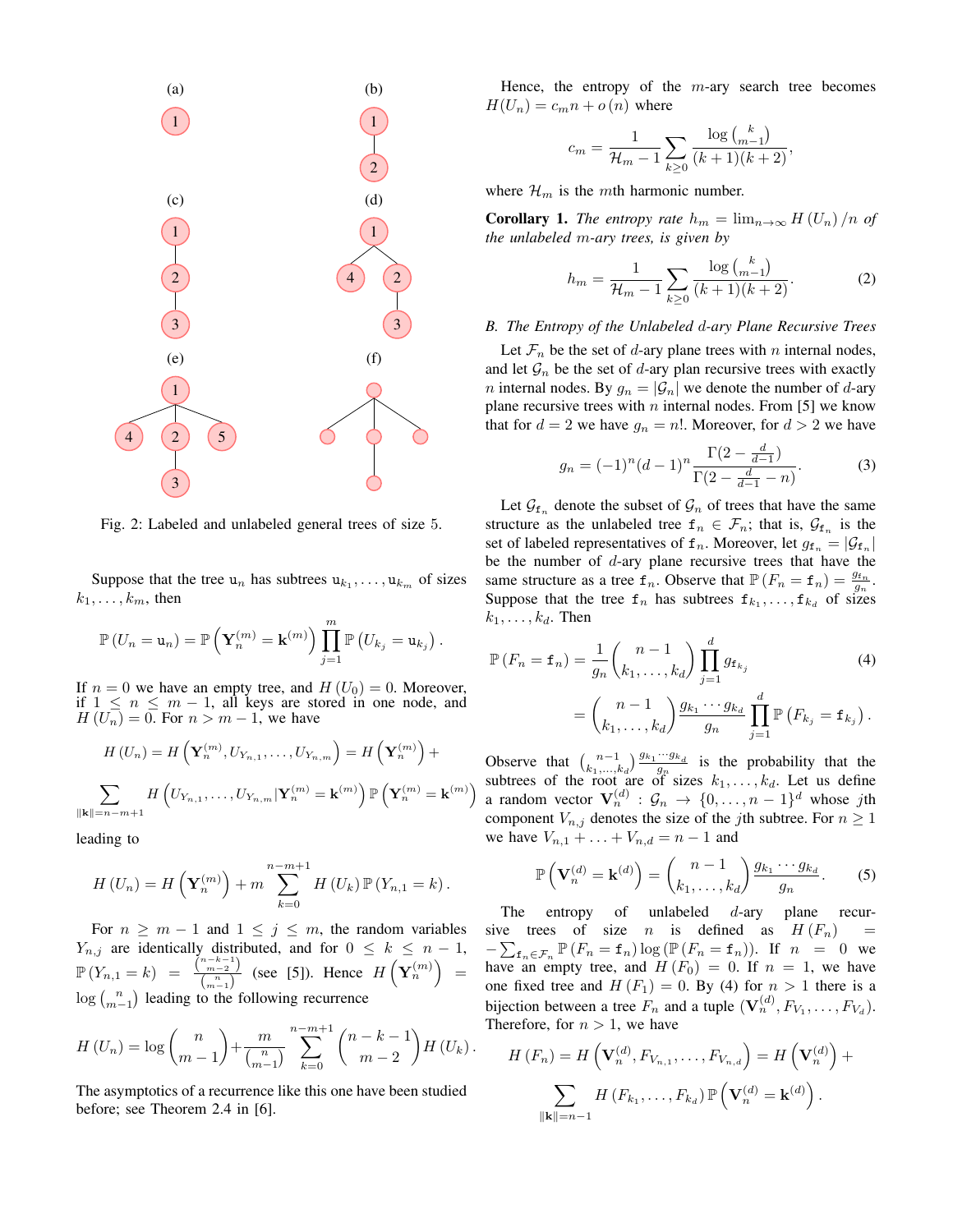Since subtrees  $F_{k_1}, \ldots, F_{k_d}$  are conditionally independent given their sizes, we have

$$
H(F_n) = H\left(\mathbf{V}_n^{(d)}\right) +
$$
  

$$
d \sum_{k=0}^{n-1} H(F_k) \sum_{\|\mathbf{k}^{(d-1)}\| = n-1-k} \mathbb{P}\left(\mathbf{V}_n^{(d)} = \left(k, \mathbf{k}^{(d-1)}\right)\right).
$$

For  $k = 0, \ldots, n - 1$ , let  $p_{n,k}$  be the probability that one specified subtree in a  $d$ -ary recursive tree is of size  $k$ , that is,  $p_{n,k} = \sum_{\|\mathbf{k}^{(d-1)}\| = n-1-k} \mathbb{P}\left(\mathbf{V}_n^{(d)} = (k, \mathbf{k}^{(d-1)})\right)$ . Then we have the following recurrence

$$
H(F_n) = H\left(\mathbf{V}_n^{(d)}\right) + d \sum_{k=0}^{n-1} H\left(F_k\right) p_{n,k}.
$$
 (6)

We can prove the following lemma.

**Lemma 1.** *For*  $k = 0, ..., n - 1$  *and*  $d > 1$ ,  $\alpha = \frac{d}{d-1}$ *, then* 

$$
p_{n,k} = \frac{(\alpha - 1)}{n} \frac{n! \Gamma(k + \alpha - 1)}{k! \Gamma(n + \alpha - 1)}.
$$

In the lemma below we propose a general solution for recurrences of the form (6).

**Lemma 2.** For constant  $\alpha$ ,  $x_0$  and  $x_1$ , the recurrence

$$
x_n = a_n + \frac{\alpha}{n} \frac{n!}{\Gamma(n + \alpha - 1)} \sum_{k=0}^{n-1} \frac{\Gamma(k + \alpha - 1)}{k!} x_k, \qquad n \ge 2
$$
\n(7)

*has the following solution for*  $n > 2$ *:* 

$$
x_n = a_n + \alpha(n + \alpha - 1) \sum_{k=0}^{n-1} \frac{a_k}{(k + \alpha - 1)(k + \alpha)}
$$

$$
+ \frac{n + \alpha - 1}{\alpha + 1} \left( x_1 + \frac{x_0}{\alpha - 1} \right).
$$

*Proof.* Multiply both sides of the recurrence by the normalizing factor  $\frac{\Gamma(n+\alpha-1)}{n!}$ . Define also  $\hat{x}_n = \frac{x_n \Gamma(n+\alpha-1)}{n!}$  and  $\hat{a}_n = \frac{a_n \Gamma(n + \alpha - 1)}{n!}$ . Then

$$
\hat{x}_n = \hat{a}_n + \frac{\alpha}{n} \sum_{k=2}^{n-1} \hat{x}_k.
$$
\n(8)

To solve the recurrence (8) we compute  $n\hat{x}_n - (n-1)\hat{x}_{n-1}$ . This leads us to

$$
\hat{x}_n = \hat{a}_n - \left(1 - \frac{1}{n}\right)\hat{a}_{n-1} + \left(1 + \frac{\alpha - 1}{n}\right)\hat{x}_{n-1},
$$

which holds for  $n \geq 3$ . Then after iterating the above we arrive at

$$
\hat{x}_n = \hat{x}_2 \prod_{j=3}^n \left( 1 + \frac{\alpha - 1}{j} \right) + \sum_{k=3}^n \left( \hat{a}_k - \left( 1 - \frac{1}{k} \right) \hat{a}_{k-1} \right) \prod_{j=k+1}^n \left( 1 + \frac{\alpha - 1}{j} \right). \tag{9}
$$

The product  $\prod_{j=k+1}^{n} \left(1 + \frac{\alpha - 1}{j}\right) = \frac{k!\Gamma(n+\alpha)}{n!\Gamma(k+\alpha)}$  $\frac{\kappa}{n!\Gamma(k+\alpha)}$ , and after some standard calculations we obtain

$$
\hat{x}_n = \hat{a}_n + (\hat{x}_2 - \hat{a}_2) \frac{2\Gamma(n+\alpha)}{\Gamma(\alpha+2)n!} + \frac{\Gamma(n+\alpha)}{n!} \sum_{k=2}^{n-1} \hat{a}_k \frac{k!}{\Gamma(k+\alpha)} \frac{\alpha}{k+\alpha}
$$

.

.

Going back from  $\hat{x}_n$  and  $\hat{a}_n$  to  $x_n, a_n$ , respectively, we obtain

$$
x_n = a_n + \alpha(n+\alpha-1) \sum_{k=2}^{n-1} \frac{a_k}{(k+\alpha-1)(k+\alpha)}
$$

$$
+ (x_2 - a_2) \frac{n+\alpha-1}{\alpha+1}.
$$

But  $x_2 - a_2 = x_1 + \frac{x_0}{\alpha - 1}$  which completes the proof.  $\Box$ 

This leads us to out first main result.

Theorem 1. *The entropy of an unlabeled* d*-ary plane tree is*

$$
H(F_n) = H\left(\mathbf{V}_n^{(d)}\right) + \alpha(n+\alpha-1) \sum_{k=0}^{n-1} \frac{H\left(\mathbf{V}_k^{(d)}\right)}{(k+\alpha-1)(k+\alpha)},\tag{10}
$$

*where*  $\alpha = \frac{d}{d-1}$  *and* 

$$
H\left(\mathbf{V}_n^{(d)}\right) = -\sum_{\|\mathbf{k}\|=n-1}\mathbb{P}\left(\mathbf{V}_n^{(d)} = \mathbf{k}^{(d)}\right)\log\mathbb{P}\left(\mathbf{V}_n^{(d)} = \mathbf{k}^{(d)}\right)
$$

*Furthermore, the entropy rate*  $h_d = \lim_{n \to \infty} H(F_n) / n$  *is* 

$$
h_d = \alpha \sum_{k=0}^{\infty} \frac{H(\mathbf{V}_k)}{(k+\alpha-1)(k+\alpha)}.
$$
 (11)

## *C. The Entropy of the Unlabeled General Plane Trees*

Let  $\mathcal{T}_n$  be the set all unlabeled trees with n internal nodes (of any degree), while  $\mathcal{T}_n^{(d)}$  be the subset of  $\mathcal{T}_n$  consisting of all trees that contain exactly  $n$  nodes and have root degree equal to d. Finally, by  $\mathcal{R}_n$  we denote a set of labeled plane trees oriented recursive trees with exactly  $n$  nodes.

Let  $r_n = |\mathcal{R}_n|$ . From [5] we know that there are

$$
r_n = (2n - 3)!! = \frac{n!}{n2^{n-1}} \binom{2n-2}{n-1}
$$

different labeled plane oriented recursive trees of size n.

As in the case of the d-ary plane recursive trees, let  $\mathcal{R}_{t_n}$ denote the subset of trees in  $\mathcal{R}_n$  that have the same structure as a given unlabeled tree  $t_n \in \mathcal{T}_n$  (i.e.,  $\mathcal{R}_{t_n}$  is the set of labeled *representatives* of  $t_n$ ); moreover, let  $r_{t_n} = |\mathcal{R}_{t_n}|$  be the number of such trees. Observe that  $\mathbb{P}(T_n = \tau_n) = \frac{r_{\tau_n}}{r_n}$ .

Let  $D_n$  denote the random variable representing the number of subtrees of the root. Observe that  $\mathbb{P}(D_n = d) = \frac{r_n^{(d)}}{r_n}$ , where  $r_n^{(d)} = |\mathcal{R}_n^{(d)}|$  is the number of plane recursive trees with root degree equal to  $d$ . Suppose that the tree  $t_n$  has  $d$  subtrees  $t_{k_1}, \ldots, t_{k_d}$  of sizes  $k_1, \ldots, k_d$ . Then

$$
\mathbb{P}(T_n = \mathbf{t}_n) = \mathbb{P}(D_n = d) \mathbb{P}(T_n = \mathbf{t}_n | D_n = d)
$$

$$
= {n-1 \choose k_1, \dots, k_d} \frac{r_{k_1} \cdots r_{k_d}}{r_n} \prod_{j=1}^d \mathbb{P}(T_{k_j} = \mathbf{t}_{k_j}). \tag{12}
$$